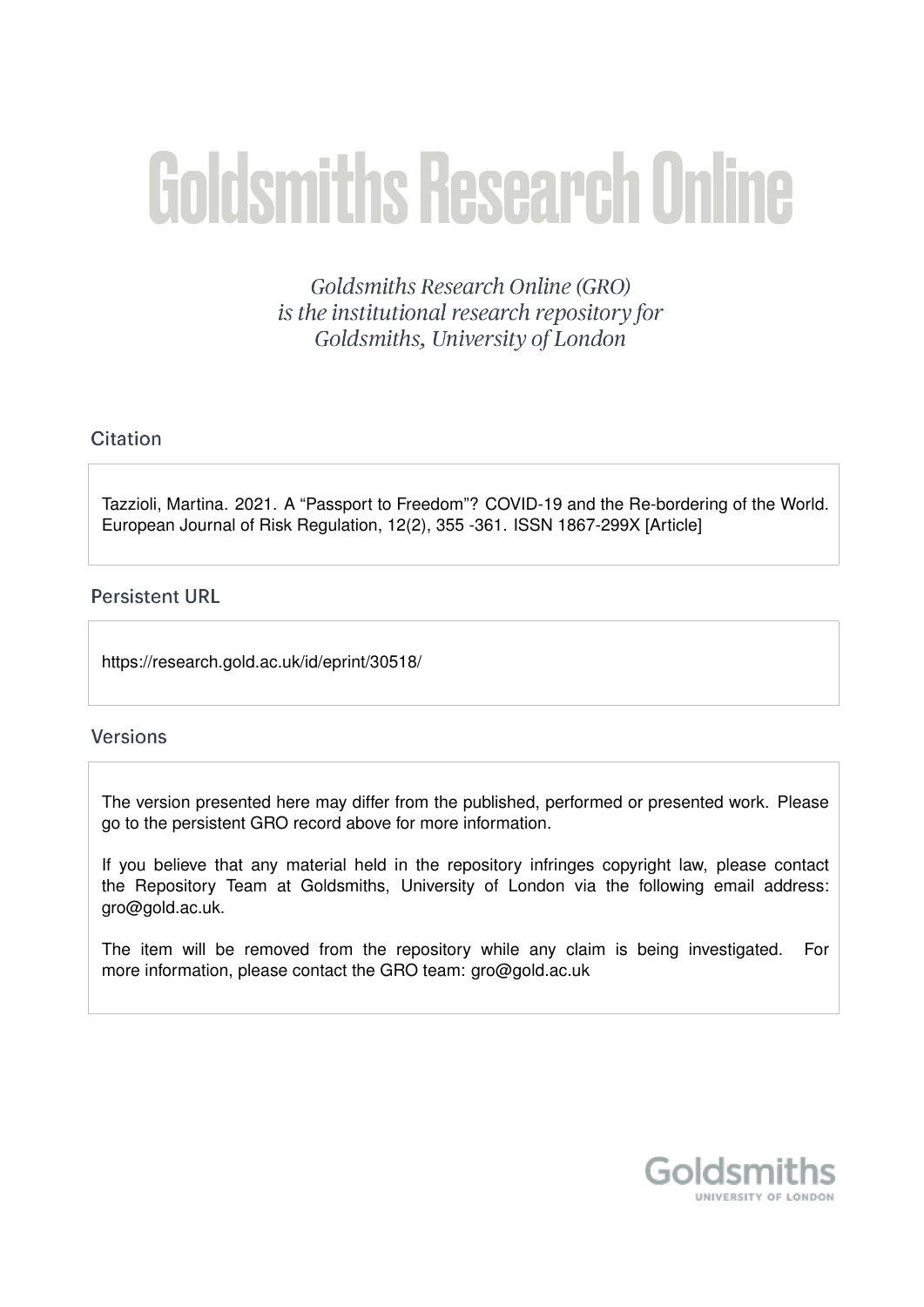# **A "passport to freedom"? Covid-19 and the re-bordering of the world**

### **I. Introduction**

Covid-19 has been a moment of fast and progressive re-bordering of the World: border controls at the national frontiers were reintroduced in many countries as well as in urban contexts, and travel became suddenly distinguished between 'essential' and 'nonessential'. The movement of people has, however, never been fully stopped: rather, the pandemic has strengthened class-based mobility and, thus, unequal access to it. As Alison Bashford has demonstrated, historically pandemics and infectious diseases have been moments in which new racialised borders have been enforced<sup>1</sup>. In fact, a "new spatial organisation of infectious disease control" had historically emerged as a response to pandemics and epidemics<sup>2</sup>. The work of Kathryn Olivarius has similarly reconstructed how during the yellow fever immunity was "wielded as a weapon" in New Orleans, and was used to multiply racial hierarchies among citizens as well as between slaves and citizens<sup>3</sup>. Today, state responses to Covid-19 as a "global health threat" are restructuring urban, social and national frontiers, further intertwined (and exacerbated by) the deep geopolitical inequalities of vaccine distribution. At the same time, the multiplication of borders and restrictions to freedom of movement has been justified in the name of citizens' 'common good'.

EU Member States temporarily closed their national frontiers from April 2020 until mid-June 2020 - even though, as Elspeth Guild has pointed out, this happened without

<sup>&</sup>lt;sup>1</sup> A Bashford "The age of universal contagion': history, disease and globalization. In A. Bashford (ed) *Medicine at the Border* (Palgrave Macmillan 2006) pp. 1-17

<sup>&</sup>lt;sup>2</sup> L Weir and E Mykhalovskiy "The geopolitics of global public health surveillance in the twenty-first century". In A. Bashford (eds) *Medicine at the Border. (*Palgrave 2006), p. 259.

 $3 K$  Olivarius "The Dangerous History of Immunoprivilege" (2020). New York Times. [<https://www.nytimes.com/2020/04/12/opinion/coronavirus-immunity-passports.html](https://www.nytimes.com/2020/04/12/opinion/coronavirus-immunity-passports.html) > (last accessed, May 28, 2021)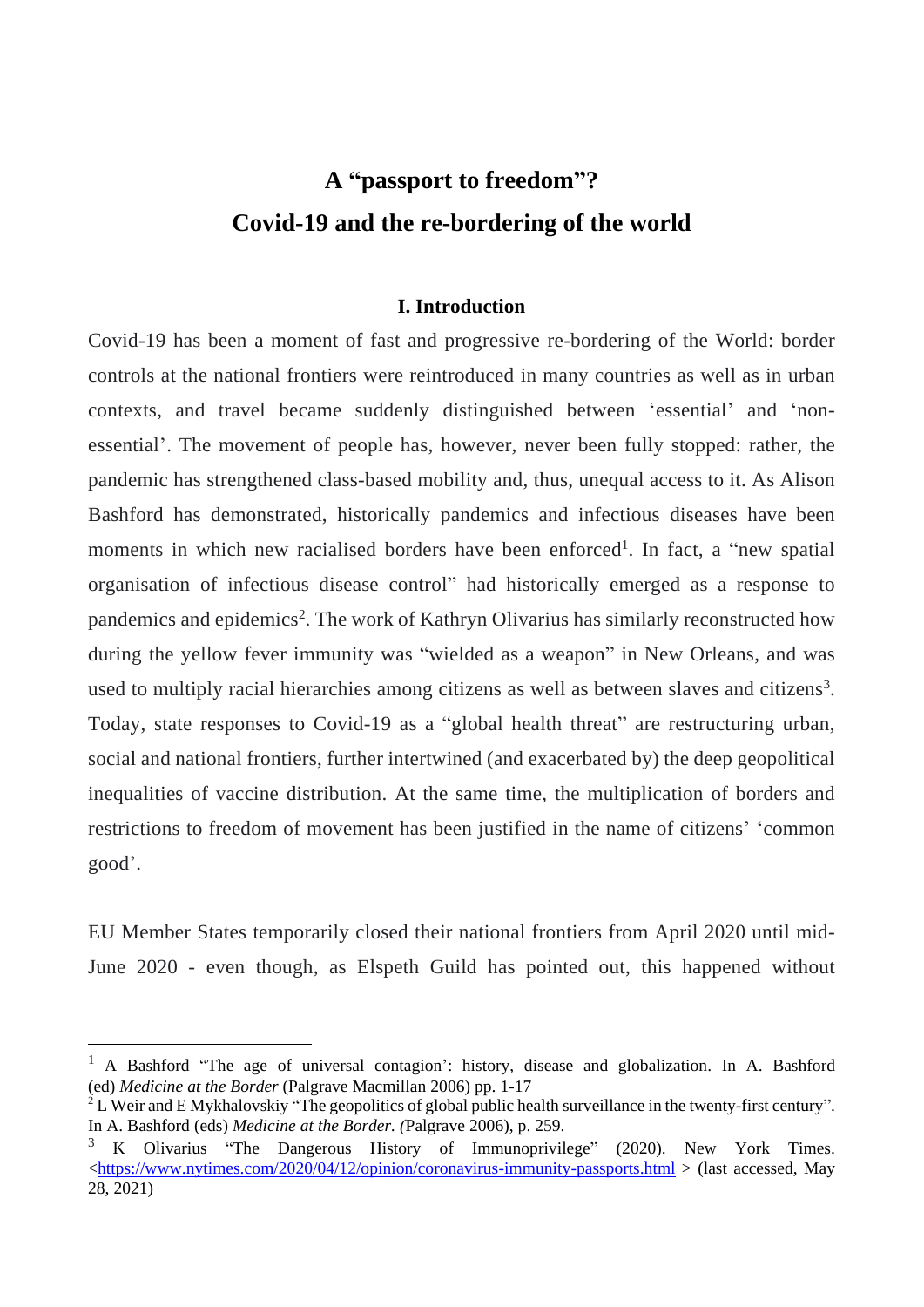centralised coordination<sup>4</sup>. In fact, in Spring 2020 about 91% of the world's population was living in a country where new border restrictions had been enforced in response to the pandemic<sup>5</sup>. Since then, border closures across the world have proliferated and have been reactivated according to an on-and-off rhythm. In February 2021, the UK introduced new border restrictions, mandatory tests upon arrival (whose costs were to be borne by the traveller) and hotel quarantine for travellers coming from countries which had been put on a "red list", following the Australian model. One month later, a travel ban was enforced to hamper people from travelling abroad "without a reasonable excuse". In this respect, it is worth noting that one of the "reasonable excuses" to leave the UK was the carrying out of "activities related to buying, selling, letting or renting a residential property"<sup>6</sup>. Such selective measures are just one illustration of the points made above: rather than stopping circulation, the Covid-19 border restrictions have simply strengthened class-based mobility<sup>7</sup>: in fact, those citizens who are able to spend money to divert their route in order to bypass some national restrictions, to bring evidence of being business people, or to spend two weeks in hotel quarantine, can travel in a relatively smooth way.

Another striking feature of the multiplication of border restrictions across the globe has been their general popular acceptance with few reservations<sup>8</sup>: the more borders and restrictions to mobility are enforced, the argument goes, the more citizens' health, within each country, will be safeguarded. Indeed, the multiplication of bordering mechanisms has been justified as part of the fight against a global health threat, and in the name of a "common [national] good". This 'nationalization' of the protection discourse has been described by commentators under the rubric of *health nationalisms.* That is, the protection of the health of national populations in Covid-19 times is posited as something that can be

<u>.</u>

 $4 \text{ E}$  Guild "Covid-19 Using Border Controls to Fight a Pandemic? Reflections From the European Union" (2020), Frontiers in Human Dynamics (2), 1-6. 5

[https://www.pewresearch.org/fact-tank/2020/04/01/more-than-nine-in-ten-people-worldwide-live-in](https://www.pewresearch.org/fact-tank/2020/04/01/more-than-nine-in-ten-people-worldwide-live-in-countries-with-travel-restrictions-amid-covid-19/)[countries-with-travel-restrictions-amid-covid-19/](https://www.pewresearch.org/fact-tank/2020/04/01/more-than-nine-in-ten-people-worldwide-live-in-countries-with-travel-restrictions-amid-covid-19/)

<sup>&</sup>lt;sup>6</sup> [https://www.gov.uk/guidance/coronavirus-covid-19-declaration-form-for-international-travel#permitted](https://www.gov.uk/guidance/coronavirus-covid-19-declaration-form-for-international-travel%23permitted-reasons-for-international-travel)[reasons-for-international-travel](https://www.gov.uk/guidance/coronavirus-covid-19-declaration-form-for-international-travel%23permitted-reasons-for-international-travel)

<sup>&</sup>lt;sup>7</sup>S Sekalala and B Rawson "Navigating the Paradoxes of Selective COVID-19 Border Closures" (2020) Bordercriminologies. [<https://www.law.ox.ac.uk/research-subject-groups/centre-criminology/centreborder](https://www.law.ox.ac.uk/research-subject-groups/centre-criminology/centreborder-criminologies/blog/2020/07/navigating)[criminologies/blog/2020/07/navigating](https://www.law.ox.ac.uk/research-subject-groups/centre-criminology/centreborder-criminologies/blog/2020/07/navigating)  $>$  (last accessed, May 28, 2021)

<sup>8</sup> [https://www.ipsos.com/ipsos-mori/en-uk/majority-people-want-borders-closed-fear-about-covid-19](https://www.ipsos.com/ipsos-mori/en-uk/majority-people-want-borders-closed-fear-about-covid-19-escalates) [escalates](https://www.ipsos.com/ipsos-mori/en-uk/majority-people-want-borders-closed-fear-about-covid-19-escalates)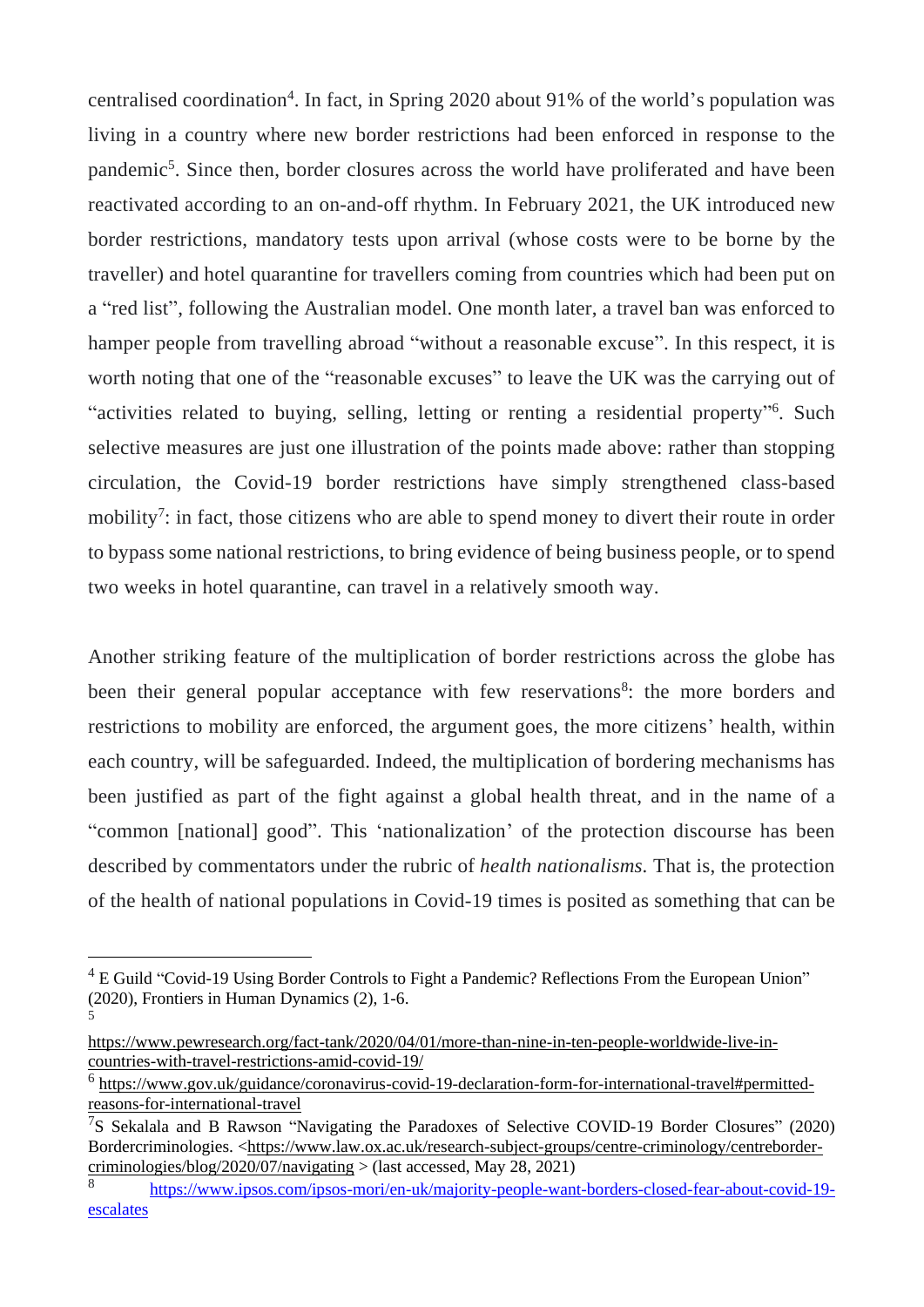reached only by restricting cross-border mobility, and by making entry into and exit from the state conditional. The moralisation of travellers which escalated during the pandemic has been played out at the intersection of these two factors: the fight against a global health threat and the justification of border closures in the name of a common (national) good. The European Commission's proposed new "passport to freedom" – the "Digital Green Certificate" – is aimed at allowing people to travel again within the territory of the Union. Freedom of movement will, nevertheless, be conditional on "various types of documentary evidence" related to vaccination, proof of negative test, or immunity. Along similar lines, the UK government is also planning to enforce a Covid-19 certificate later this year, to regulate the entry/exit system in the country. As other papers in this special issue highlight, a variety of criticisms have been raised against these and other proposed Covid-19 certificates, noting how they risk paving the ground for discriminatory access to mobility, impacting marginalised communities in particular (as Hakli also outlines in his contribution to this issue). Despite their stated promises, these and other vaccine passports won't necessarily constitute a neat threshold in the management of the pandemic; rather, as Luiza Bialasiewicz and Alberto Alemanno observe, "they will create new borders: across the continent, across communities and even across families, divided between 'safe' and 'unsafe' bodies"9.

Covid-19 'passports' and certificates should, accordingly, be analysed in light of the bordering mechanisms which multiplied during Covid-19 and, more precisely, of the strengthening of class-based mobility. In fact, by arguing that the pandemic has triggered the re-bordering of the world I do not refer only to more borders and more restrictions to mobility: the re-bordering process has also further enforced class-based and racialised restrictions. Such accentuation is not a peculiar of the pandemic: on the contrary, it could be argued that Covid-19 has shed light on the functioning of borders as such. Indeed, as Sandro Mezzadra and Brett Neilson have pointed out, far "from serving merely to block or obstruct global passages of people, money, or objects" borders "have become central devices for their articulation. Borders play a key role in the production of the heterogeneous

 $9$  L Bialasiewicz and A Alemanno "The dangerous illusion of a EU vaccine passport" (2021). Opendemocracy. [<https://www.opendemocracy.net/en/can-europe-make-it/the-dangerous-illusions-of-an-eu](https://www.opendemocracy.net/en/can-europe-make-it/the-dangerous-illusions-of-an-eu-vaccine-passport/?utm_source=tw)[vaccine-passport/?utm\\_source=tw](https://www.opendemocracy.net/en/can-europe-make-it/the-dangerous-illusions-of-an-eu-vaccine-passport/?utm_source=tw) > (last accessed, May 28, 2021)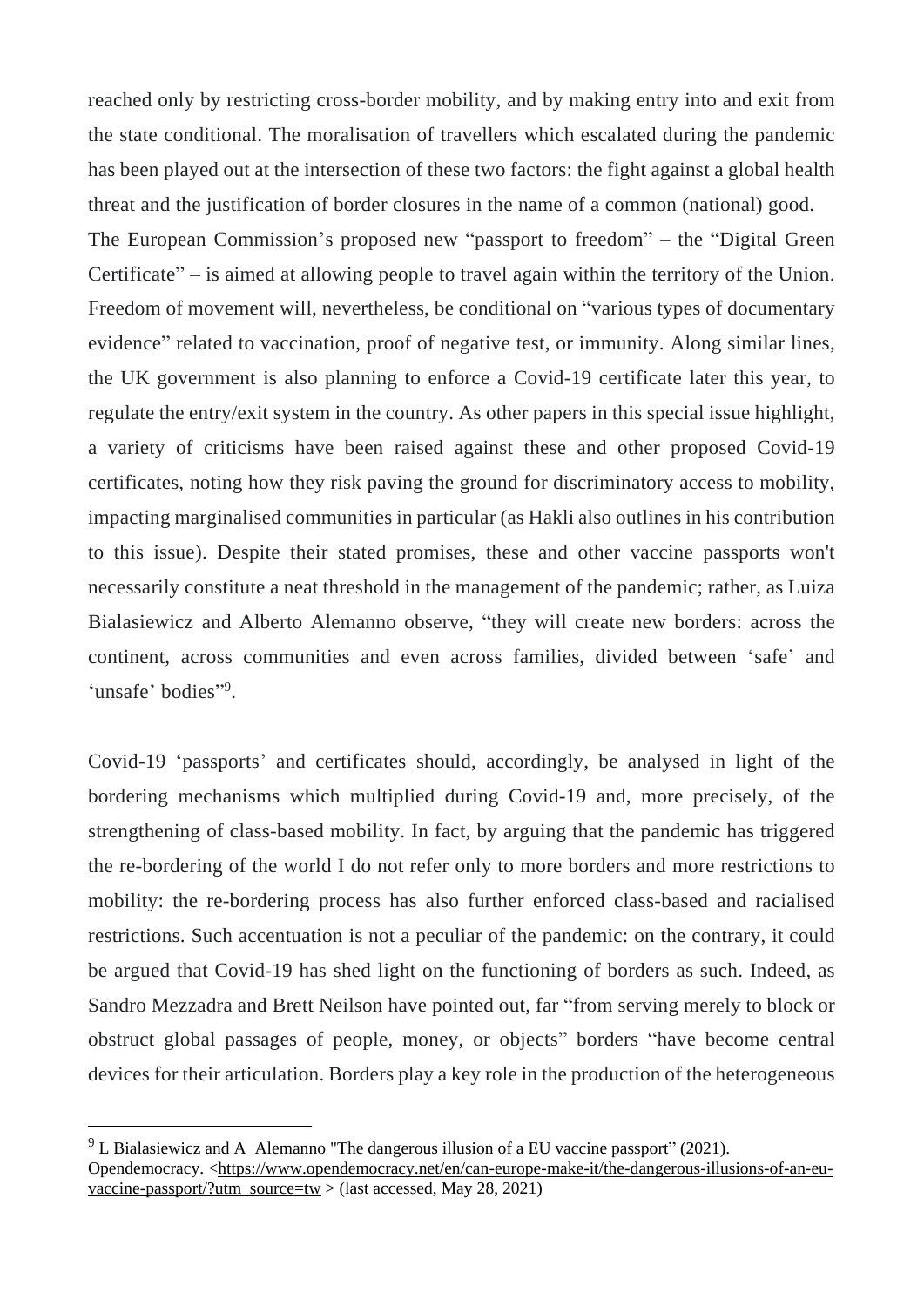time and space of contemporary global and postcolonial capitalism"<sup>10</sup>. The re-bordering of the world during Covid-19 did not consist only in the temporary re-establishment of national frontiers but, as suggested above, in a multiplication of social, national and urban boundaries. I will offer some examples of this multiplication and accentuation in the paragraphs that follow.

Hygienic-sanitary reasons have long been at the core of the implementation and justification of heterogenous borders<sup>11</sup>. The measures enforced by states against Covid-19 (face masks, social distancing measures, hand washing), should indeed be situated in a broader hygienic-sanitary rationale of governing, in which the access to mobility, social services and rights might be conditional on evidence of compliance with hygienic norms. This is, for instance, incapsulated in the UK government's plan to use the NHS app to verify that people are entitled to get a Covid-19 passport<sup>12</sup>. Relatedly, claims around public health have been progressively emptied in favour of hygienic-sanitary logics, and the former has been conflated with the latter: that is, discourses on individual protection and moral responsibility have jeopardised debates on the crisis of national public health systems. What is more, the enforcement of hygienic-sanitary borders needs to be closely scrutinised not only due to the control these exercise on people's movements but, more broadly, for the discriminatory containment measures they legitimise on certain populations more than others, and for preventing that they become unquestionable interventions. By speaking of "hygienic-sanitary borders" I refer to bordering mechanisms which enact forms of racialised containment (towards migrants) and which fix rules of citizens' good behaviour in opposition to the "irresponsible conduct" of others, all in the name of a 'common good'. In fact, some

<sup>10</sup> S Mezzadra and B Neilson *Border as Method, or, the Multiplication of Labor (*Duke University Press 2013) p.xi.

<sup>&</sup>lt;sup>11</sup> M Tazzioli "Stay safe, stay away, and put face masks on" – the hygienic-sanitary borders of Covid-19" (2020) PERC. [<https://www.perc.org.uk/project\\_posts/stay-safe-stay-away-and-put-face-masks-on-the](https://www.perc.org.uk/project_posts/stay-safe-stay-away-and-put-face-masks-on-the-hygienic-sanitary-borders-of-covid-19/)[hygienic-sanitary-borders-of-covid-19/](https://www.perc.org.uk/project_posts/stay-safe-stay-away-and-put-face-masks-on-the-hygienic-sanitary-borders-of-covid-19/) > (last accessed, May 28, 2021)

<sup>&</sup>lt;sup>12</sup> < [https://inews.co.uk/news/politics/nhs-app-will-allow-people-to-access-covid-19-passports-through](https://inews.co.uk/news/politics/nhs-app-will-allow-people-to-access-covid-19-passports-through-facial-recognition-978649)[facial-recognition-978649](https://inews.co.uk/news/politics/nhs-app-will-allow-people-to-access-covid-19-passports-through-facial-recognition-978649)  $>$  (last accessed, May 28, 2021)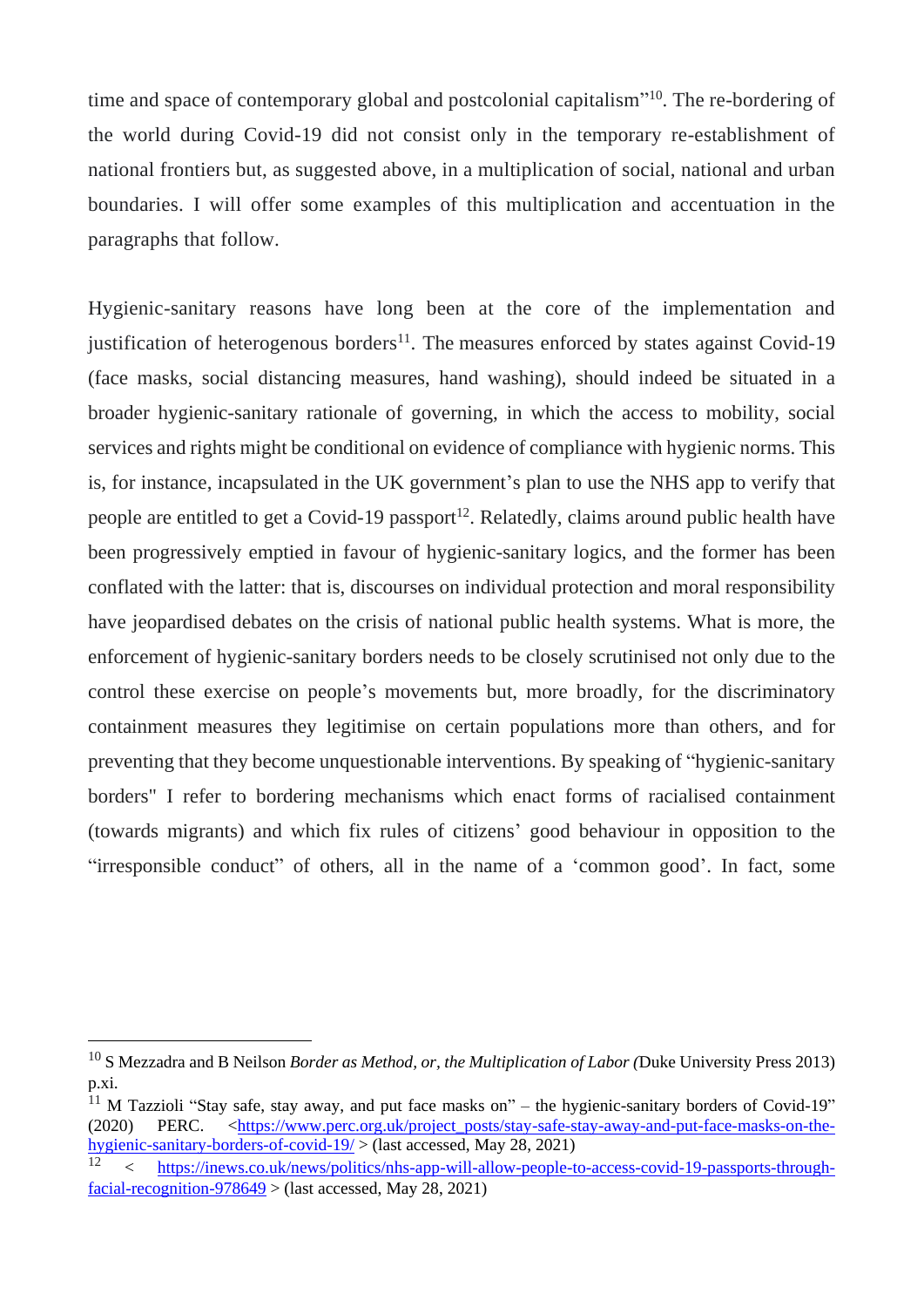marginalised communities<sup>13</sup> or populations who are criminalised as "unruly" - like the Roma - have been blamed for behaving irresponsibly<sup>14</sup>.

The very notion of a "common good" requires, indeed, to be critically unpacked: during the lockdowns, the "common good" has emerged as the outcome of repeated hygienic practices that all citizens are expected to engage in. Such hygienic-sanitary borders have been enforced also through widespread practices of *peer-to-peer surveillance*, that is, modes of policing that are enacted and interiorised among peers: the moralisation of unruly conducts and of individuals who do not comply with hygienic-sanitary measures have in fact consolidated the acceptance of invisible bordering mechanisms<sup>15</sup>.

#### **1**.**"Contain to protect"**

During Covid-19 hybrid spaces of migration confinement and detention have also multiplied across Europe, and at its borders. More precisely, the ambivalent securityhumanitarian logic which underpins the functioning of the border regime has been inflected by the "contain to protect" principle<sup>16</sup>. Migrants have thus been confined on the mainland or at sea both in the name of their own protection against the exposure to the virus and, at once, in order to protect the citizens of the state in question against them as potential vehicles of contagion. As I have described elsewhere, in Italy migrants have been isolated and detained on quarantine ships: both migrants who had just landed on Italian soil, but also asylum seekers who had already been transferred to hosting centres on the mainland<sup>17</sup> and who had been tested positive. All these individuals were taken back to sea, and isolated with other migrants for two weeks on quarantine ships. Migrants have also been

<sup>13</sup> see for instance [<https://www.theguardian.com/uk-news/2020/jul/31/singled-out-oldham-muslim](https://www.theguardian.com/uk-news/2020/jul/31/singled-out-oldham-muslim-community-coronavirus-lockdown-controls-eid)[community-coronavirus-lockdown-controls-eid>](https://www.theguardian.com/uk-news/2020/jul/31/singled-out-oldham-muslim-community-coronavirus-lockdown-controls-eid) (last accessed, May 28, 2021)

<sup>14</sup> [<https://www.opendemocracy.net/en/can-europe-make-it/shameful-resurgence-violent-scapegoating-time](https://www.opendemocracy.net/en/can-europe-make-it/shameful-resurgence-violent-scapegoating-time-crisis/?fbclid=IwAR0y2wjiSBAd-lSqmrMfHujnJxc0jRzq07LoOlDe6T6cYLzoSWY2TBqtCDM)[crisis/?fbclid=IwAR0y2wjiSBAd-lSqmrMfHujnJxc0jRzq07LoOlDe6T6cYLzoSWY2TBqtCDM](https://www.opendemocracy.net/en/can-europe-make-it/shameful-resurgence-violent-scapegoating-time-crisis/?fbclid=IwAR0y2wjiSBAd-lSqmrMfHujnJxc0jRzq07LoOlDe6T6cYLzoSWY2TBqtCDM) > (last accessed, May 28, 2021)

<sup>&</sup>lt;sup>15</sup> On the multiplication and heterogeneity of invisible borders during the pandemic see E Isin and Ruppert "The birth of sensory power: How a pandemic made it visible?" (2020). *Big Data & Society*, *7*(2), 2053951720969208.

<sup>16</sup> M Tazzioli and M Stierl "Europe's unsafe environment: migrant confinement under Covid-19" *Critical Studies on Security*, 1-5; M Tazzioli "Confine to Protect: Greek Hotspots and the Hygienic-Sanitary Borders of Covid-19" < [https://www.law.ox.ac.uk/research-subject-groups/centre-criminology/centreborder](https://www.law.ox.ac.uk/research-subject-groups/centre-criminology/centreborder-criminologies/blog/2020/09/confine-protect)[criminologies/blog/2020/09/confine-protect](https://www.law.ox.ac.uk/research-subject-groups/centre-criminology/centreborder-criminologies/blog/2020/09/confine-protect)  $>$  (last accessed, May 28, 2021)

<sup>17</sup> <https://www.asgi.it/notizie/udine-migranti-nei-bus-lettera-inumano-degradante/>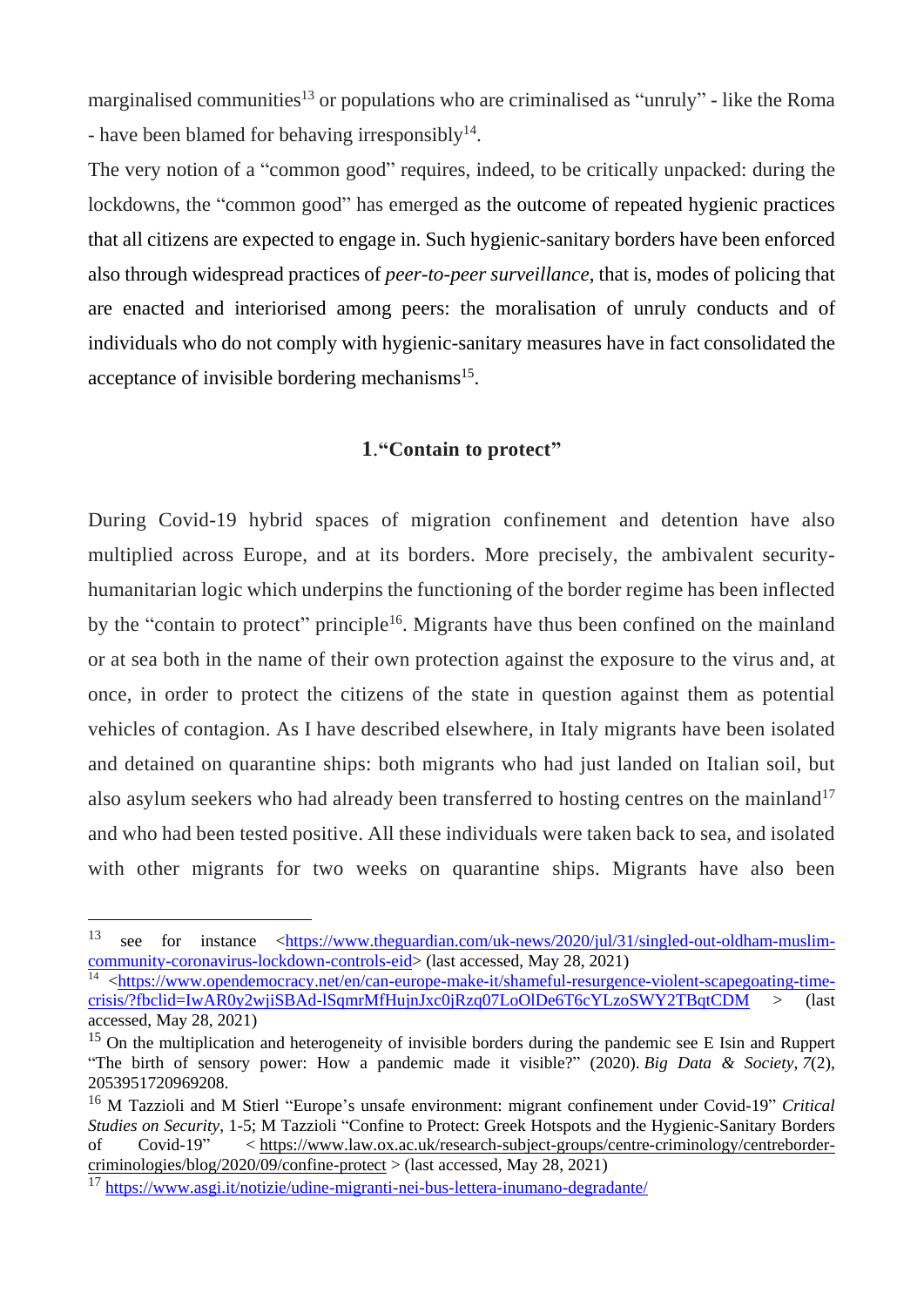quarantined on buses, such as those in the city of Udine, close to the Slovenian-Italian border that is one of the EU entry points of the 'Balkan Route'. In Greece, asylum seekers have been confined in protracted confinement both in the hotspots as well as in refugee camps<sup>18</sup>. The lockdown imposed on asylum seekers in Greece was also different in terms of time from the lockdown of Greek citizens: indeed, in 2020 the former had been kept protractedly in lockdown until September, while for citizens and residents the restrictions were lifted in May.

In this case, too, confinement has been justified by state authorities in the name of both migrants' and citizens' protection. Yet Covid-19 did not block nor essentially decelerate migration movements to Europe<sup>19</sup>: rather, it further obstructed migrants' access to the asylum procedure and to obtaining international protection<sup>20</sup>. Indeed, during the lockdowns some European countries temporarily suspended asylum applications or implemented new procedures<sup>21</sup>. Thus, during the lockdowns, migrants' physical and legal access to asylum was substantially hampered, if not entirely blocked. Migrants have thus been preventively illegalised through a series of mobile infrastructures of deterrence and containment. People seeking asylum in the UK have been sent to the overcrowded Napier barracks, located in the surrounding of the city Folkestone<sup>22</sup>: in winter 2021, the barracks became a Covid-19 hub, where infection among migrants spread quickly due to the impossibility of physical distancing from each other<sup>23</sup>.

<sup>&</sup>lt;u>.</u>

<sup>18</sup> [https://www.msf.org/covid-19-excuse-keep-people-greek-islands-locked;](https://www.msf.org/covid-19-excuse-keep-people-greek-islands-locked) [https://www.infomigrants.net/en/post/26138/lockdown-in-refugee-camps-on-greek-islands-discriminatory](https://www.infomigrants.net/en/post/26138/lockdown-in-refugee-camps-on-greek-islands-discriminatory-msf-says)[msf-says](https://www.infomigrants.net/en/post/26138/lockdown-in-refugee-camps-on-greek-islands-discriminatory-msf-says)

<sup>&</sup>lt;sup>19</sup> In 2020 the drop in migrant arrivals across the Mediterranean has been determined by the huge decrease of arrivals along the Eastern route -which was mainly the result of geopolitical tensions between Turkey, Greece and the EU. Instead, migrant arrivals along the Central Mediterranean route (via Libya) have actually increased in comparison to 2019.

<sup>&</sup>lt;sup>20</sup> Asylum applications in 2020 dropped of 31% in comparison to 2019. See [https://www.easo.europa.eu/news](https://www.easo.europa.eu/news-events/eu-asylum-decisions-exceed-applications-first-time-2017-due-covid-19)[events/eu-asylum-decisions-exceed-applications-first-time-2017-due-covid-19](https://www.easo.europa.eu/news-events/eu-asylum-decisions-exceed-applications-first-time-2017-due-covid-19) (last accessed, May 28, 2021)

<sup>&</sup>lt;sup>21</sup> For instance, Greece suspended asylum applications in April 2020 and in summer of the same year the government accelerated the digitalisation of the asylum procedure. The digitalisation of asylum constitutes a further obstacle for migrant who want to apply for asylum.

<sup>22</sup> <https://www.libertyhumanrights.org.uk/issue/napier-barracks-breach-human-rights/>

 $^{23}$  W Walters and B Lüthi "The politics of cramped space: Dilemmas of action, containment and mobility" (2016) *International Journal of Politics, Culture, and Society*, *29*(4), 359-366.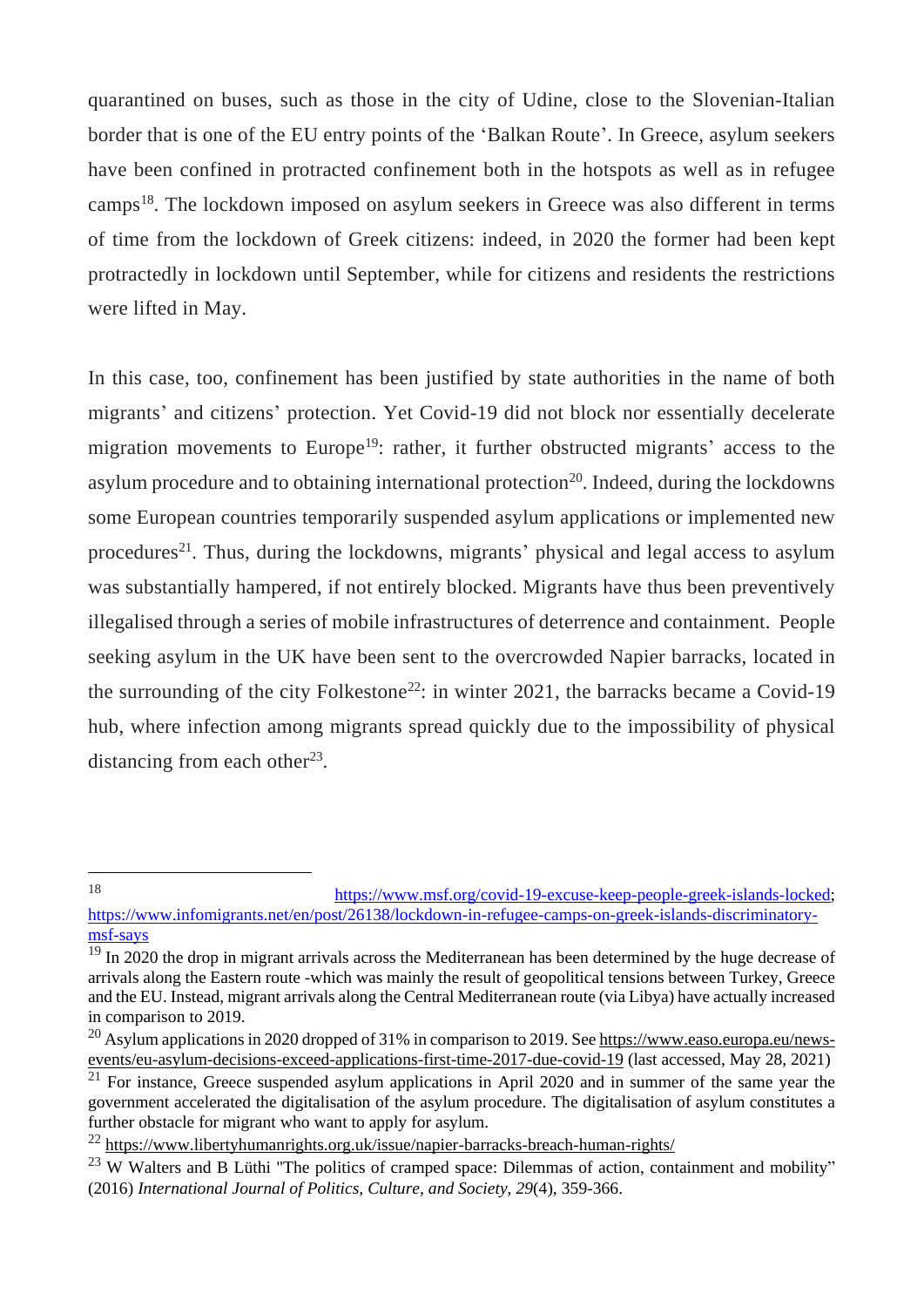Hotels have also been widely used in the UK for self-isolating asylum seekers upon arrival, as part of Alternative Places of Detention systems<sup>24</sup>. Overall, many hybrid forms of detention which have been officially used for temporarily housing migrants and asylum seekers during the pandemic, have become semi-permanent accommodation solutions. In this regard, it is noteworthy that a sort of "confinement continuum" has de facto been enacted in the UK in 2021 through the hotel system and as part of the "contain to protect" logics: indeed, both migrants and other travellers coming from countries on the red list, were isolated in hotels. Speaking of a confinement continuum does not mean erasing the striking differences between, on the one hand, migrants' forced confinement and, on the other, well-off travellers who pay £1700 for quarantining in a hotel for ten days. Rather, it is a matter of highlighting interlocking systems of confinement that have been put in place and justified during the pandemic in the name of "confine to protect" logics. Alongside hybrid forms of confinement and detention, the "contain to protect" principle has been played out by states also for enforcing new border restrictions against migrants and for preventing them from claiming asylum. Foregrounding the *containment continuum* that those who are racialised as "migrants" are targeted by is key for questioning the freedom of movement promised by the EU's Digital Green Certificate. Indeed, the EU's "passport to freedom" will be predicated upon the containment, detention and expulsion of migrants and asylum seekers.

## **2. Recrafting critique: from the struggles up**

Borders and immigration controls, as Nandita Sharma has remarkably put it, are "crucial technologies for nation-making (and nation-maintaining) strategies"<sup>25</sup>. Covid-19 has been a key moment when the proliferation of heterogenous bordering mechanisms has in fact

<u>.</u>

<sup>24</sup> A Burridge "Hotels are no 'luxury' place to detain people seeking asylum in Australia" *The Conversation. Academic rigour, journalistic flair.*. [https://theconversation.com/hotels-are-no-luxury-place-to-detain-people](https://theconversation.com/hotels-are-no-luxury-place-to-detain-people-seeking-asylum-in-australia-134544)[seeking-asylum-in-australia-134544](https://theconversation.com/hotels-are-no-luxury-place-to-detain-people-seeking-asylum-in-australia-134544) (last accessed, May 28, 2021).

 $25$  N. Sharma Home Rule: National Sovereignty and the Separation of Natives and Migrants. (Duke University Press 2020) p.3.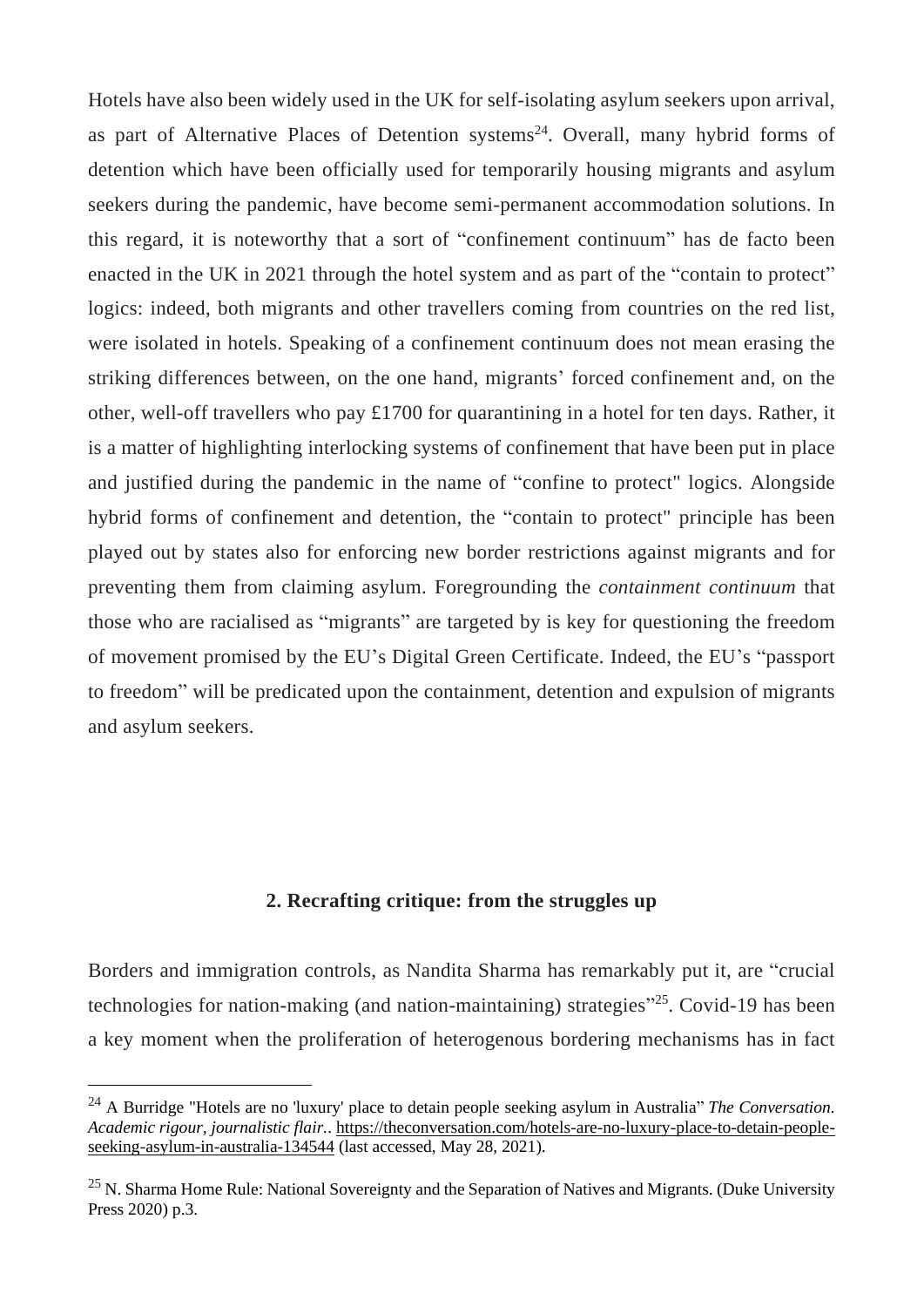played central role in reinforcing health nationalisms and in multiplying racialised hierarchies in the right to mobility. More precisely, Covid-19 has not been simply a moment of a straight-up re-nationalisation of politics: health nationalisms and the acceleration of transnational extractive capitalist dynamics have occurred at the same time, also through the multiplication of differential bordering mechanisms. The accelerated rebordering of the world and the restructuring of class-based mobility in the name of the fight against Covid-19 thus confront us with the question of how to rethink critique. That is, how to elaborate a critique of bordering mechanisms such as the EU Digital Green Certificate enforced in the name of common good? And how to do so without replicating the binary opposition between the right to freedom of movement on the one side, and struggle for common good on the other?

In fact, the space for critique seems shrinking in light of restrictions to freedom of movement and multiplication of heterogenous boundaries that have been implemented and justified as a condition for decelerating and tackling the spreading of the virus. At the same time, a critique of the borders of Covid-19 cannot "simply" consist in claiming back the freedom of movement that some people in the world - mainly from the Global North - had before the outbreak of Covid-19. Rather, the current pandemic should be an opportunity for advancing a political agenda that puts at the core struggles for mobility justice<sup>26</sup> and unsettles liberal approaches to freedom of circulation. The deep geopolitical inequalities which underpin the global vaccination campaign, as well as the various proposed Covid-19 certificates as "passports to freedom" further complicate the picture. A critical discussion about the 'bordering' of Covid-19 cannot be indeed separated from a wider reflection on (un)equal access to health. I suggest that a major stake consists precisely in bringing together claims for freedom of movement with social justice claims that, in this specific case, are centered around equal and non-racialised access to health, and with struggles for public health. The stakes of reformulating critique in Covid times are thus not only a theoretical query: rather, they are directly linked to the possibility of engaging in a transformative process, drawing upon existing practices, movements and struggles.

<sup>26</sup> M Sheller *Mobility Justice: The Politics of Movement in an Age of Extremes* (Verso Books 2018)